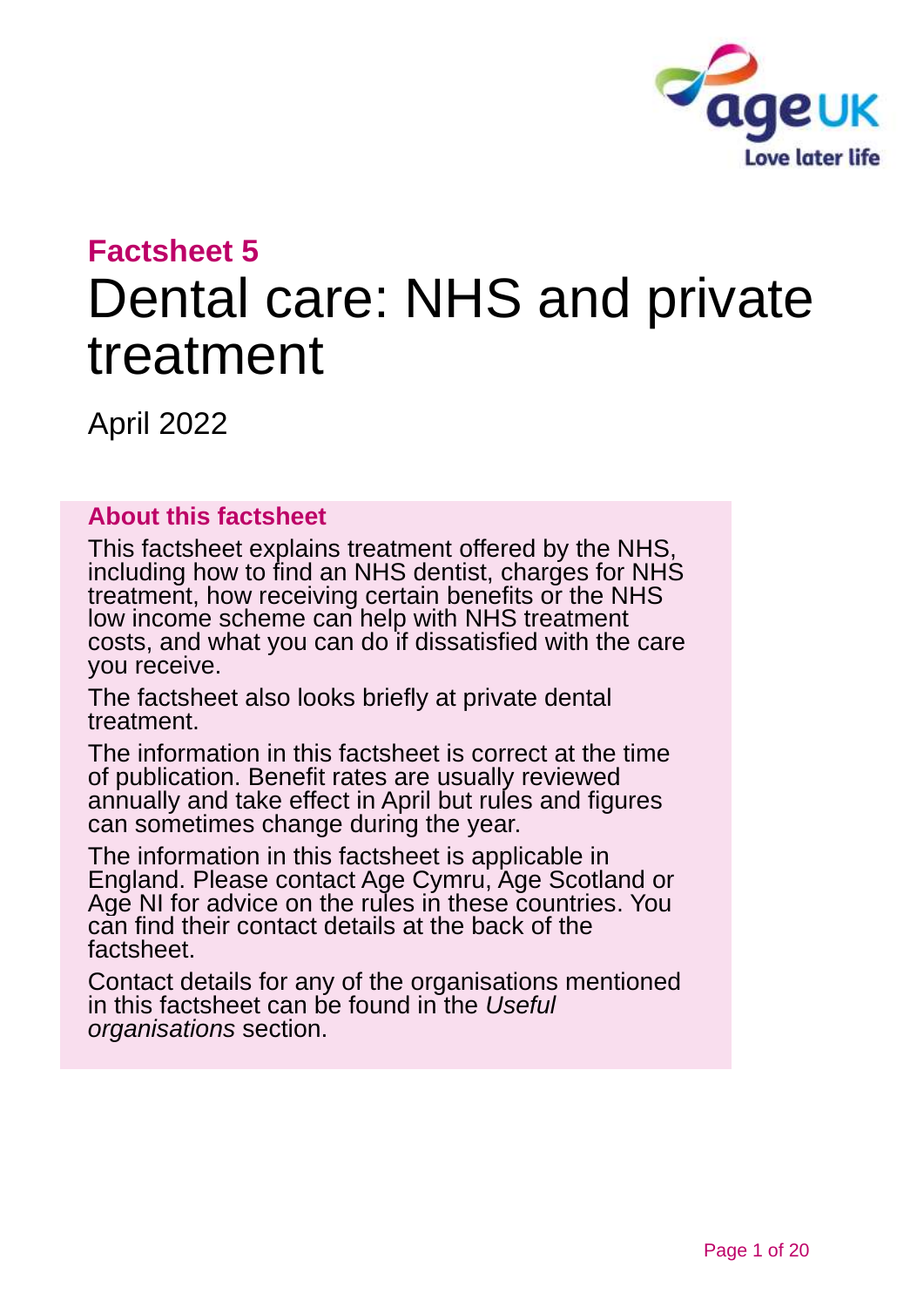# **Contents**

| 1 Finding a dentist who offers NHS treatment       | 3               |
|----------------------------------------------------|-----------------|
| 1.1 Urgent and out-of-hours treatment              | 3               |
| 2 NHS charging system                              | 4               |
| 3<br><b>Frequency of check-ups</b>                 | 5               |
| <b>Check-up and treatment plans</b><br>4           | 5               |
| <b>Community dental services</b><br>5.             | 8               |
| <b>Hospital dental services</b><br>6               | 8               |
| Dental care for care home residents<br>7           | 8               |
| 8 Providing feedback about NHS treatment           | 9               |
| 8.1 Compliments, concerns and complaints           | 9               |
| 9 Help with cost of NHS dental treatment           | 10              |
| <b>10 Private dental treatment</b>                 | 11              |
| 10.1 Compliments, concerns and complaints          | 12              |
| 11 The role of the Care Quality Commission         | 12 <sub>2</sub> |
| 12 Dentists and other dental professionals         | 13              |
| 12.1 'Direct access' to members of the dental team | 14              |
| Useful organisations                               | 17              |
| Age UK                                             | 19              |
| Support our work                                   | 19              |
|                                                    |                 |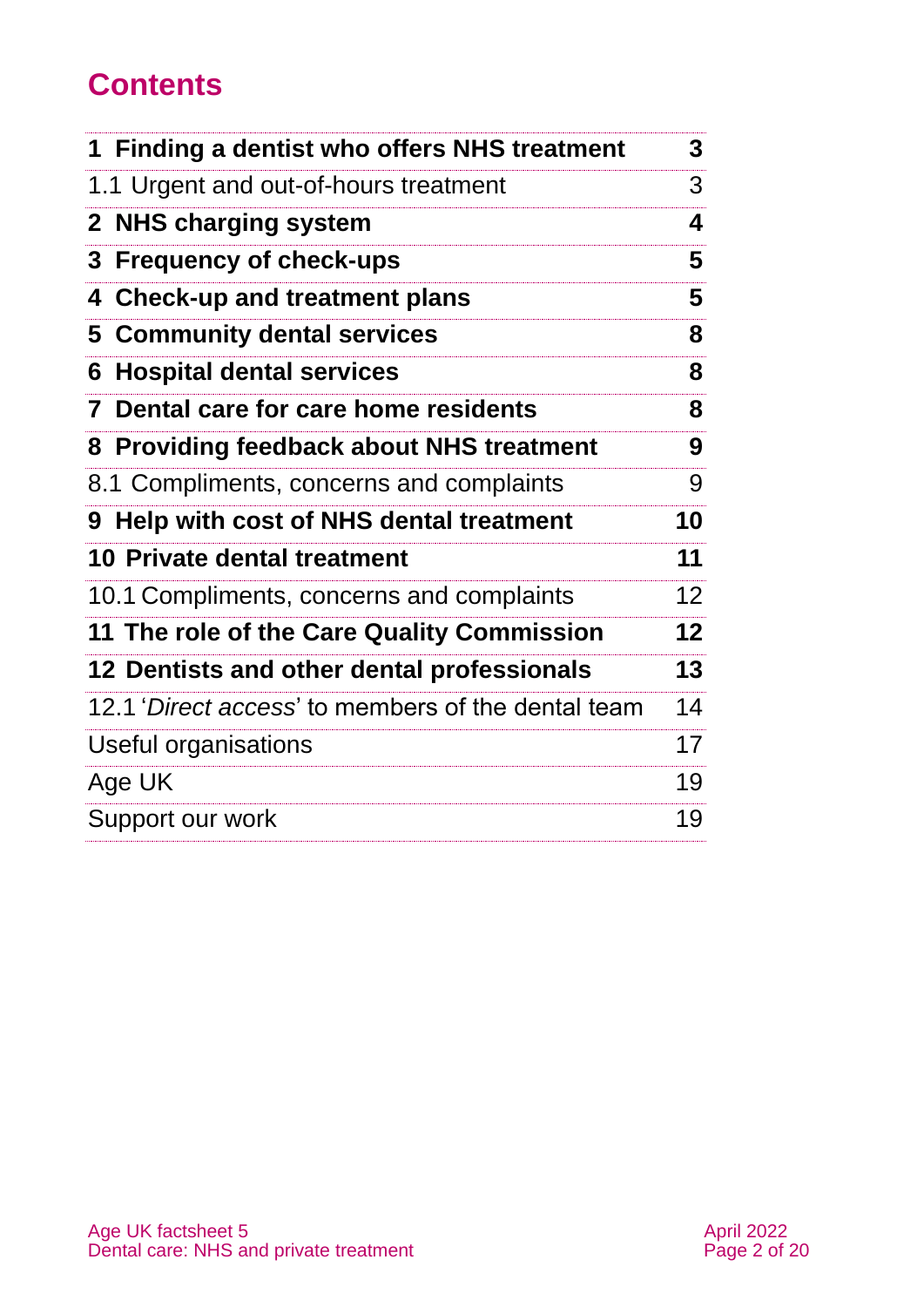# <span id="page-2-0"></span>**1 Finding a dentist who offers NHS treatment**

You can look for a dentist in your neighbourhood or further afield. Dental practices do not have catchment areas, so you can choose a practice convenient for you. To find practices offering NHS treatment, you can:

- ⚫ go to [www.nhs.uk/service-search/find-a-dentist](http://www.nhs.uk/service-search/find-a-dentist) and enter a postcode. This flags local practices and may indicate if they are accepting new adult patients. Follow the link to a practice's website for more information
- ⚫ visit the Care Quality Commission website [www.cqc.org.uk/what-we-do/services-we-regulate/find](http://www.cqc.org.uk/what-we-do/services-we-regulate/find-dentist)[dentist](http://www.cqc.org.uk/what-we-do/services-we-regulate/find-dentist) and enter the location you wish to search. They have details of services provided and the quality of care you can expect
- ⚫ contact your local [Healthwatch](https://www.healthwatch.co.uk/)

Contact suitable practices and ask when they can offer appointments for new patients. They may not be able to offer one immediately.

If you cannot find a practice to treat you as an NHS patient, contact NHS England Customer Contact Centre on 0300 311 2233. They have details of your Local Area Team, who can explain local options.

### **1.1 Urgent and out-of-hours treatment**

You should seek urgent treatment if you experience severe pain, for example due to an abscess or have an acute infection that is not eased by over-thecounter painkillers.

Your regular dentist may offer urgent treatment during normal working hours. If you need urgent treatment outside this time, call the surgery and listen to the message explaining how to access care urgently.

Call NHS 111 if you do not have a regular dentist and need urgent treatment. They can offer advice and information on local urgent and out-of-hours services.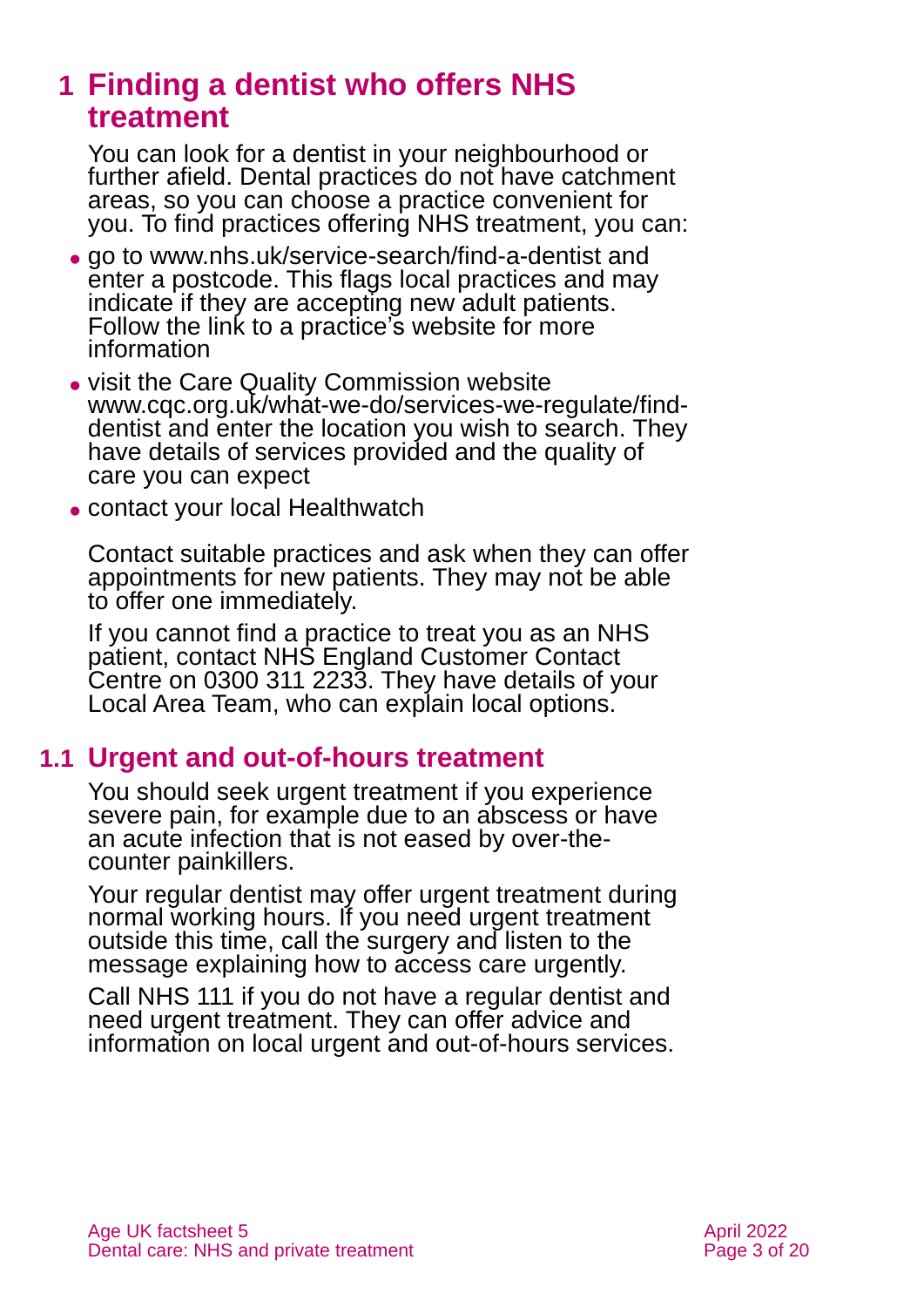# <span id="page-3-0"></span>**2 NHS charging system**

NHS treatment falls into one of three charging bands. The most expensive part of the course of treatment decides the band. The number of visits per course of treatment does not affect the charge. Charges from 14 December 2020 are:

#### **Band 1** – £23.80

This covers an examination, diagnosis including xrays, advice on how to prevent further problems, preventive care such as application of fluoride, and a simple scale and polish. Band 1 charges apply to urgent and out of hours care for any NHS treatment you need to deal with the immediate problem, which can usually be dealt with in one visit. If the dentist issues an NHS prescription, you must pay your usual charge.

#### **Band 2** – £65.20

This covers everything under Band 1 plus fillings, root canal work, and extractions. The charge is not affected by the number of fillings or extractions in your agreed course of treatment.

#### **Band 3** – £282.80

This covers everything under Bands 1 and 2 plus crowns, bridges, and dentures. New dentures can be fitted with a permanent identification tab. This reduces the risk of losing them if you spend time in hospital or live in a care home and carers are responsible for cleaning your dentures.

**There is no charge** for taking out stitches, stopping bleeding, or writing an NHS prescription. Your usual NHS prescription charges apply.

**There is no charge** for simple denture repairs. You are not usually charged if dentures require adjusting in the first few weeks after fitting.

**There is no charge** for treatment needed in the same band or a lower band, within two calendar months of completing a course of treatment.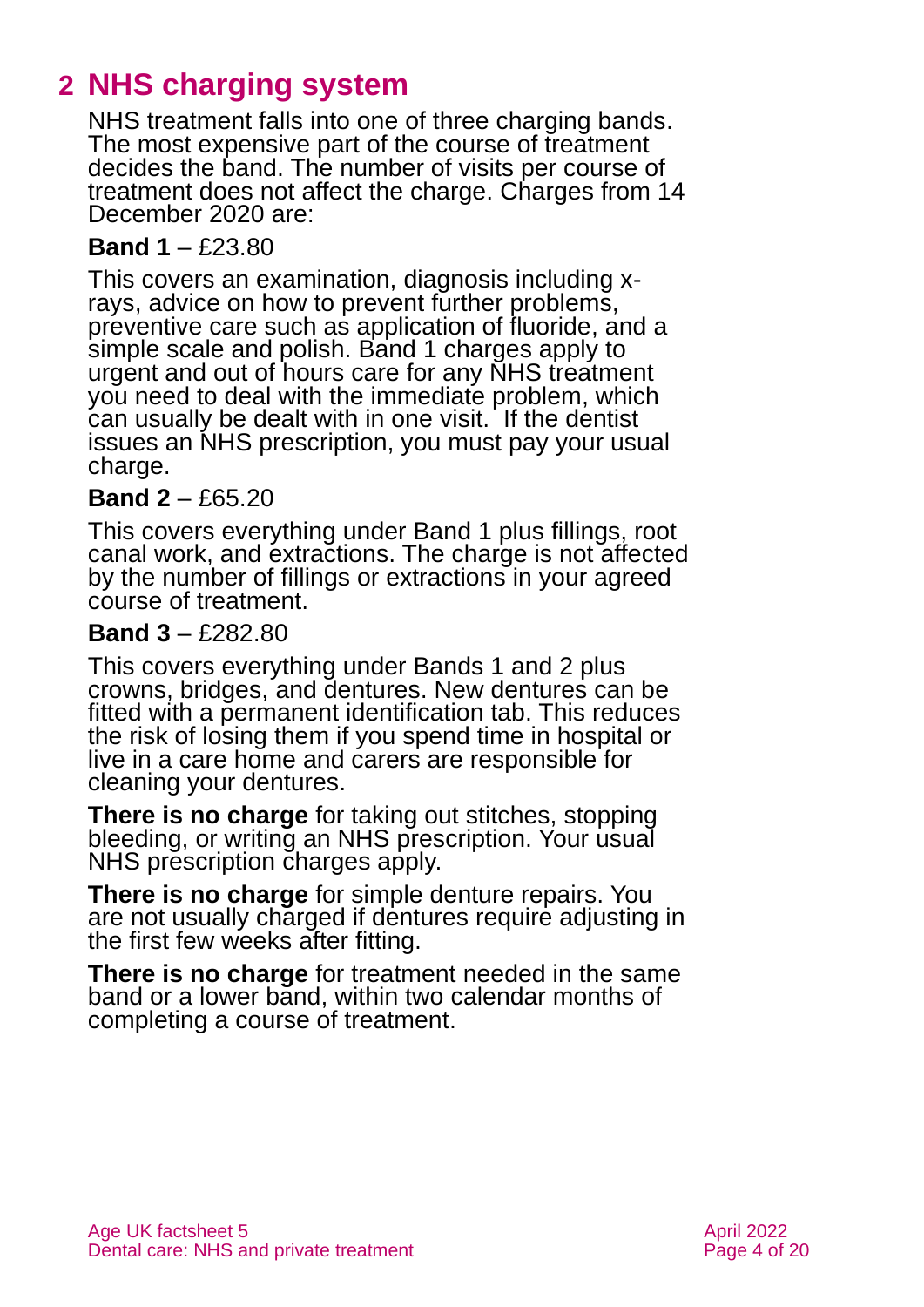**Scale and polish**. If your dentist says scaling is '*clinically necessary'*, it is available on the NHS. A simple scale is included in a Band 1 course of treatment; if you have more complex gum related problems, it may be charged within a band 2 course of treatment. If you *choose* to have a scale and polish you must pay privately.

**Missed appointments** cannot be charged for but if you continually miss appointments, the dentist may not agree to treat you in future.

**Urgent or out-of-hours** assessment and specified urgent treatments needed to deal with the immediate problem, such as pain relief, a temporary filling or dental appliance repair incurs a Band 1 charge.

**[Replacement of lost or accidentally damaged](https://www.nhsbsa.nhs.uk/help-nhs-dental-costs/replacement-dental-appliances)  [dentures,](https://www.nhsbsa.nhs.uk/help-nhs-dental-costs/replacement-dental-appliances) bridge or dental appliance** is charged at 30 per cent of Band 3. This is £84.80.

**Second opinions**. You pay the initial dentist and second dentist a Band 1 charge for their consultations. Any treatment you subsequently agree to, is charged at the Band it falls into.

The [NHS website](https://www.nhs.uk/NHSEngland/AboutNHSservices/dentists/Pages/dental-services-available-on-the-NHS.aspx) offers information about [treatment](https://www.nhs.uk/nhs-services/dentists/dental-costs/understanding-nhs-dental-charges/)  [available in each treatment band.](https://www.nhs.uk/nhs-services/dentists/dental-costs/understanding-nhs-dental-charges/)

# <span id="page-4-0"></span>**3 Frequency of check-ups**

Guidance from the National Institute for Health and Care Excellence (NICE) helps dentists to decide how often you need a check-up. For adults this could be between 3 and 24 months, although is likely to be between 12 and 24 months if you have good teeth and gums.

At the end of a course of treatment and based on your oral health and risk of future disease, you and your dentist can agree a date for your next check-up. The dentist can record this in your notes.

# <span id="page-4-1"></span>**4 Check-up and treatment plans**

A check-up allows the dentist to review your oral health – your mouth, teeth, and gums; ask if you have had any problems; discuss your diet and teeth cleaning technique and ways to reduce your risk of dental decay, gum disease, and mouth cancer.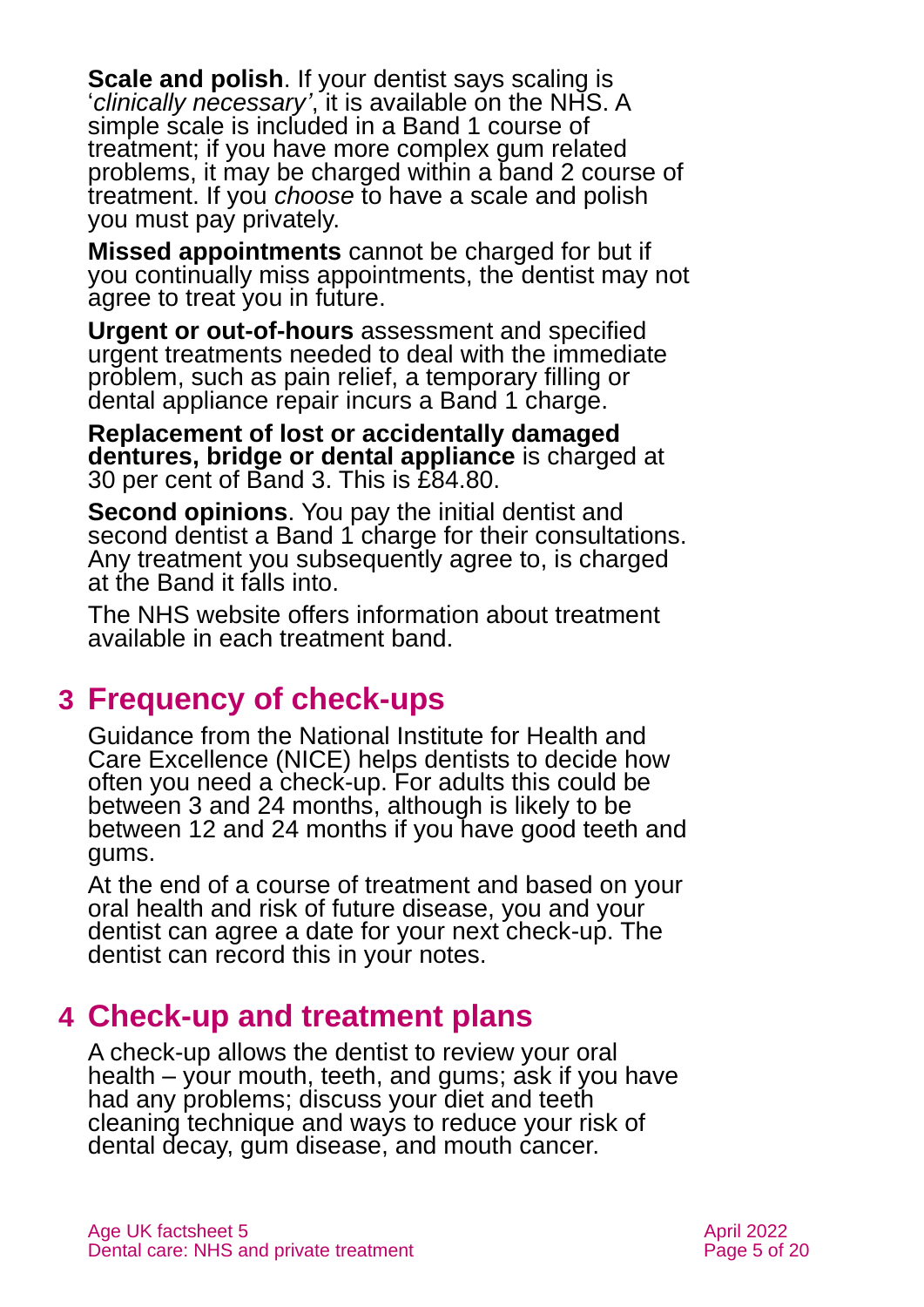Regular check-ups are important when you wear [dentures.](https://www.nhs.uk/conditions/dentures/) The dentist can check your mouth and how well the denture fits. Dentures usually last several years if you take good care of them. Eventually they fit less well because the shape of your jaw and gums changes over time.

#### **NHS and private treatment**

Most dentists offer NHS and private treatment, so make sure the dentist knows you want NHS treatment. A dentist should offer the full range of NHS treatment and tell you if private treatment is your only option for a particular problem. They should tell you about the costs for NHS and any private treatment before you agree to it.

Practices contracted to provide NHS treatment should clearly display an up-to-date NHS price list and the surgery's complaints procedure.

#### **Note**

The NHS provides '*clinically necessary*' treatment to keep your mouth, teeth, and gums healthy and free from pain. This does not include treatment for purely cosmetic reasons such as large white fillings or white crowns on back teeth, veneers, or tooth whitening. You need to pay for these privately.

Implants are usually only available privately. It is only in exceptional circumstances that they are available on the NHS.

#### **Discussing your treatment needs and options**

Before agreeing to proposed treatment, ask the dentist to explain:

- ⚫ treatment options for each problem, pros and cons of each, what each involves, its likely success, and reasons for their preferred option
- whether there are NHS and private options and how they differ?
- if the treatment is complex, how many times they have carried it out, and is the work guaranteed for any length of time?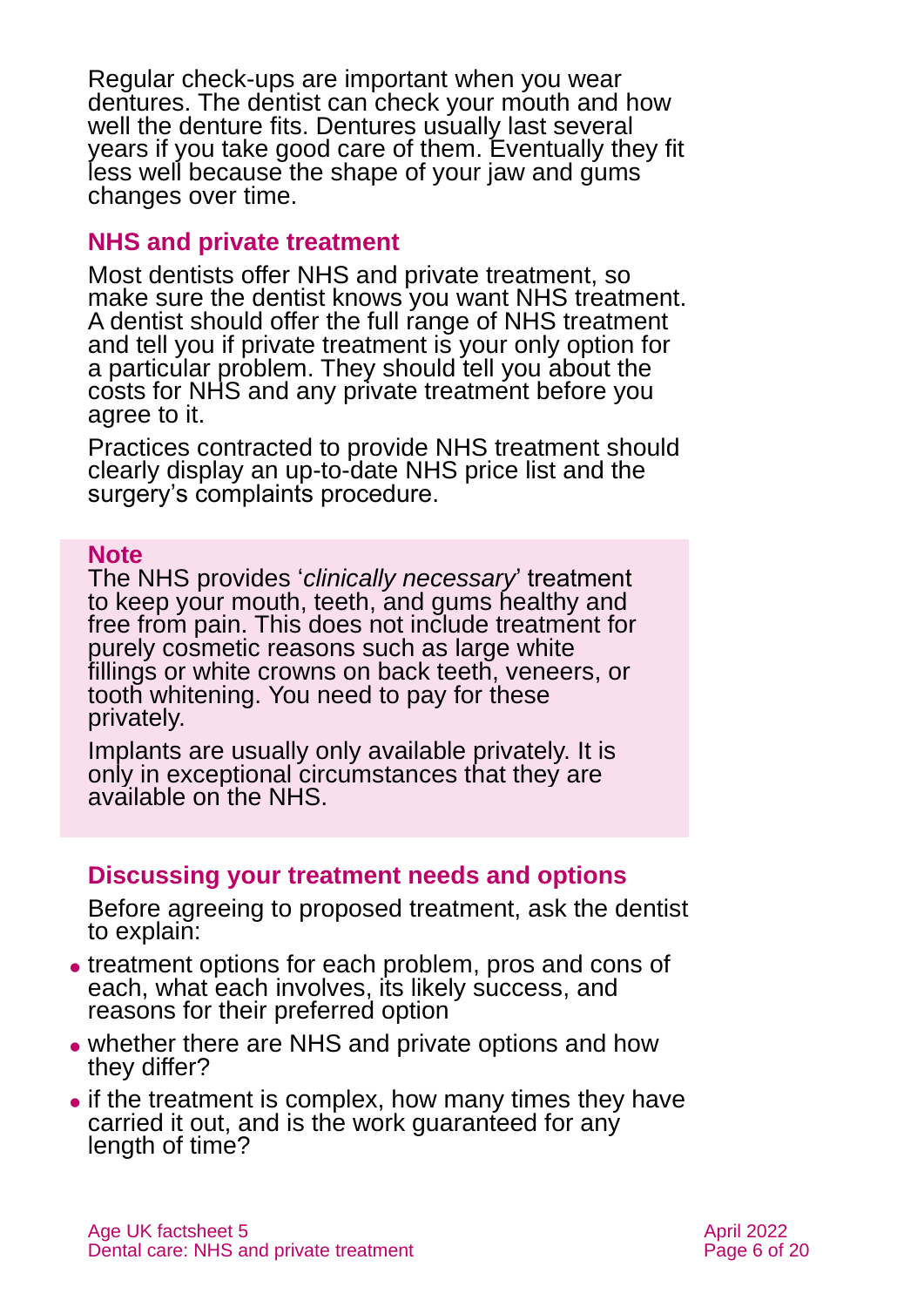- ⚫ what would happen if you do nothing or delay treatment?
- ⚫ how many visits you need to complete the course of treatment, and how much will it cost?
- ⚫ if it is NHS treatment, which of the three NHS bands, described in [section](#page-3-0) 3, the treatment falls into, and when you need to pay?
- ⚫ estimated cost of private treatment for part or all of the treatment.

#### **Note**

The dentist should give you a written NHS treatment plan, describing Band 2 or Band 3 treatment, or if you need it, a mix of NHS and private treatment. You should have details of private treatment and associated costs in writing before you agree to it.

Before starting treatment, the dentist should obtain your consent. If you are unsure or unhappy about proposed treatment, you can seek a second opinion. If the second opinion is different, it is important to remember dentists have the right to prefer different options. Charges if you have a second opinion are described in [section 3](#page-3-0).

If having a '*dental appliance*' fitted, for example a crown, bridge, or denture, the person prescribing it must offer a statement of manufacture with details of the appliance, who prescribed it, who made it, confirms it meets legal standards, and was made just for you.

#### **Gum disease and mouth cancer**

Gum disease is a significant threat to teeth. It damages tissue that supports and holds your teeth in your jaw. If not managed, teeth can become loose and ultimately fall out. If your gums regularly bleed when you brush your teeth, it could be a sign of gum disease and you should book a check-up. You are at greater risk if you are diabetic or a smoker.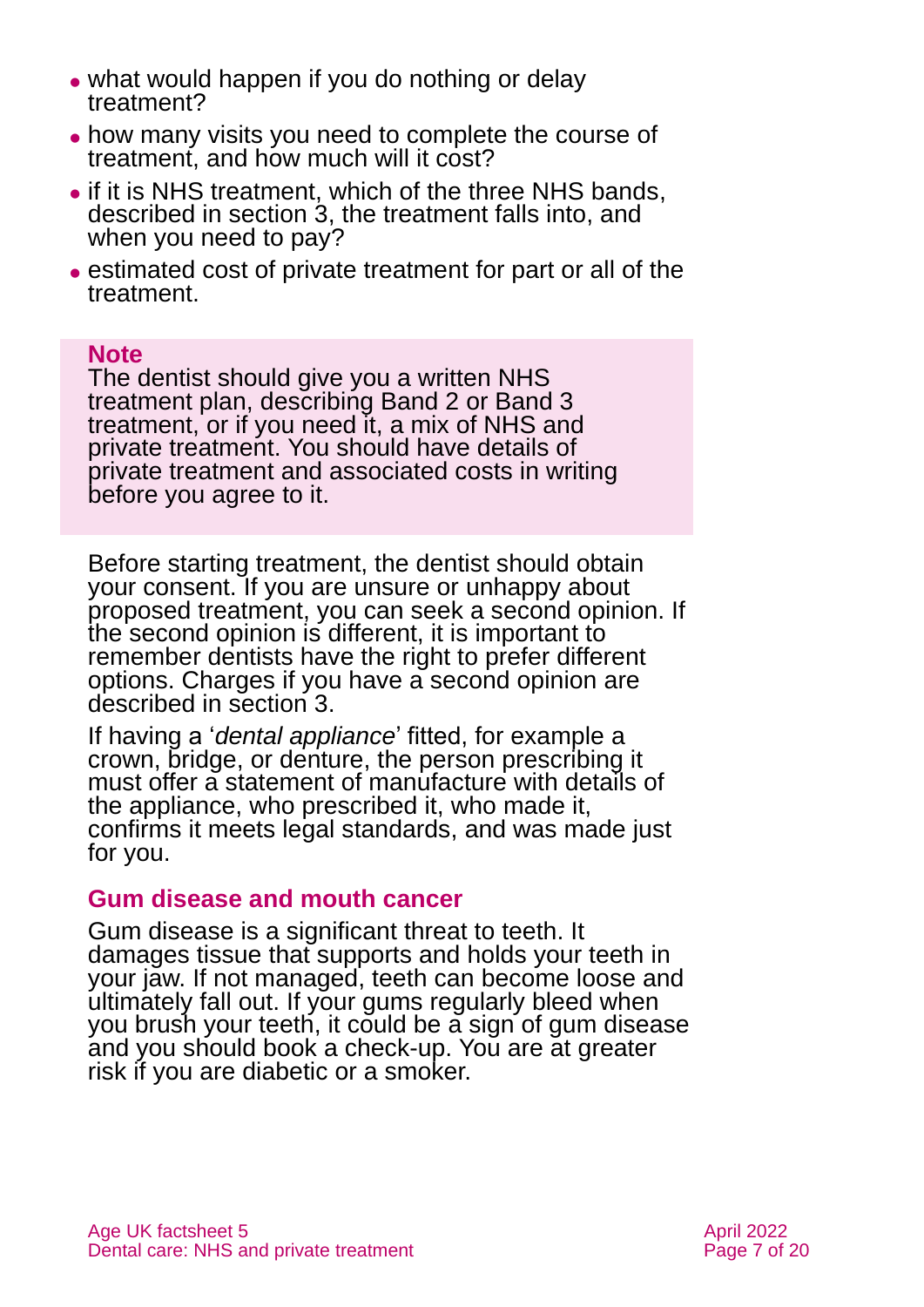Most cases of mouth cancer are linked to tobacco and alcohol consumption. You are at greater risk if you regularly consume them together. The tradition in some communities of chewing tobacco or betel nuts are particularly dangerous. NHS website offers information about [gum disease](https://www.nhs.uk/conditions/gum-disease/) and [mouth cancer.](https://www.nhs.uk/conditions/mouth-cancer/)

### <span id="page-7-0"></span>**5 Community dental services**

Many dentists can treat people with special needs. If you cannot use their premises because of a disability or physical or mental health condition, your dentist can refer you to a specialised dental service. This is usually provided by the [community dental service](https://www.nhs.uk/using-the-nhs/nhs-services/dentists/dental-treatment-for-people-with-special-needs/) at their own premises, a specialist health centre, mobile clinics, or home visits.

To find out about community dental services, contact NHS England, who have details of your Local Area Team. They can explain local arrangements. Your local [Healthwatch](#page-16-1) may be able to advise you.

### <span id="page-7-1"></span>**6 Hospital dental services**

Your dentist may refer you to the hospital dental service for further treatment, such as complex oral surgery, orthodontic treatment and oral cancer referrals. Dental charges do not apply to NHS secondary hospital dental care.

# <span id="page-7-2"></span>**7 Dental care for care home residents**

Care homes should identify your personal care needs, agree with you how to meet them, and record this in your care plan. This includes oral health needs and whether you need support to maintain daily mouth care. If you need help or cannot clean your teeth, a local dentist or hygienist may provide guidance, so care staff know how to assist you.

Ask the care home manager to explain how residents access a dentist offering NHS treatment for regular or emergency care. If you wear full dentures, you still need a regular check up to review your mouth health and fit of your dentures.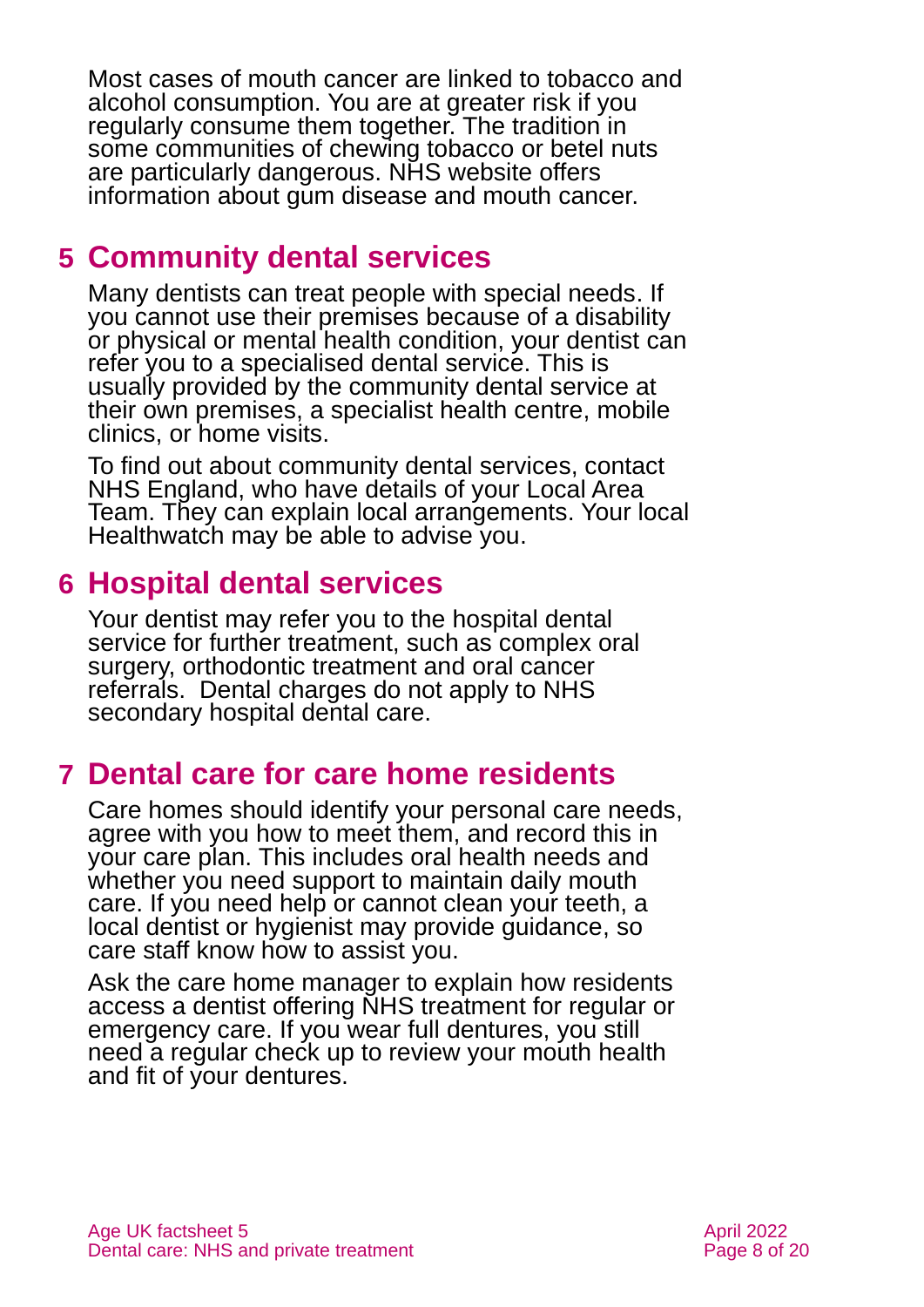Lost dentures can be a problem if staff clean your dentures or you go into hospital. New dentures should be permanently marked during manufacture, so ask your dentist about denture marking. The [Alzheimer's](https://www.alzheimers.org.uk/get-support/daily-living/dental-care#content-start)  [Society](https://www.alzheimers.org.uk/get-support/daily-living/dental-care#content-start) has [useful information](https://www.alzheimers.org.uk/info/20029/daily_living/9/dental_care/5) describing some of the problems people with dementia may face at different stages of their illness and includes a [DIY method of](https://www.alzheimers.org.uk/get-support/daily-living/dental-care)  [temporarily marking dentures.](https://www.alzheimers.org.uk/get-support/daily-living/dental-care)

NICE produces guidance on *[Oral health in care homes](https://www.nice.org.uk/about/nice-communities/social-care/quick-guides/improving-oral-health-for-adults-in-care-homes?utm_medium=webpage&utm_source=toolsr&utm_campaign=quickguides&utm_content=qg1)* [and a quick guide for care home managers,](https://www.nice.org.uk/about/nice-communities/social-care/quick-guides/improving-oral-health-for-adults-in-care-homes?utm_medium=webpage&utm_source=toolsr&utm_campaign=quickguides&utm_content=qg1) which is also useful for family members.

# <span id="page-8-0"></span>**8 Providing feedback about NHS treatment**

#### **Friends and Family Test**

Dental practices must offer patients receiving NHS treatment a chance to provide anonymous feedback by answering the following question: '*Overall, how was your experience of our service?*'

Practices should offer a range of written and/or electronic ways for you to give your views and submit data to NHS England (NHSE) for publication.

#### <span id="page-8-1"></span>**8.1 Compliments, concerns and complaints**

You can often resolve concerns about treatment by speaking to your dentist. If you remain dissatisfied and want to make a formal complaint, the practice must follow the NHS complaints procedure.

A member of staff must be responsible for managing concerns and complaints. This includes explaining the process, and investigating and responding to your complaint in writing. They should tell you how to contact the free, independent NHS Complaints Advocacy Service. This optional service can help you think through and make your complaint.

If unhappy with their response, you can ask the Parliamentary & Health Service Ombudsman to investigate it further. The practice letter explaining the outcome of its investigation, should explain how to do this.

For information, see factsheet 66, *[Resolving problems](https://www.ageuk.org.uk/globalassets/age-uk/documents/factsheets/fs66_resolving_problems_and_making_a_complaint_about_nhs_care_fcs.pdf)  [and making complaints about NHS services](https://www.ageuk.org.uk/globalassets/age-uk/documents/factsheets/fs66_resolving_problems_and_making_a_complaint_about_nhs_care_fcs.pdf)*. If your complaint relates to fitness to practise, see section 12.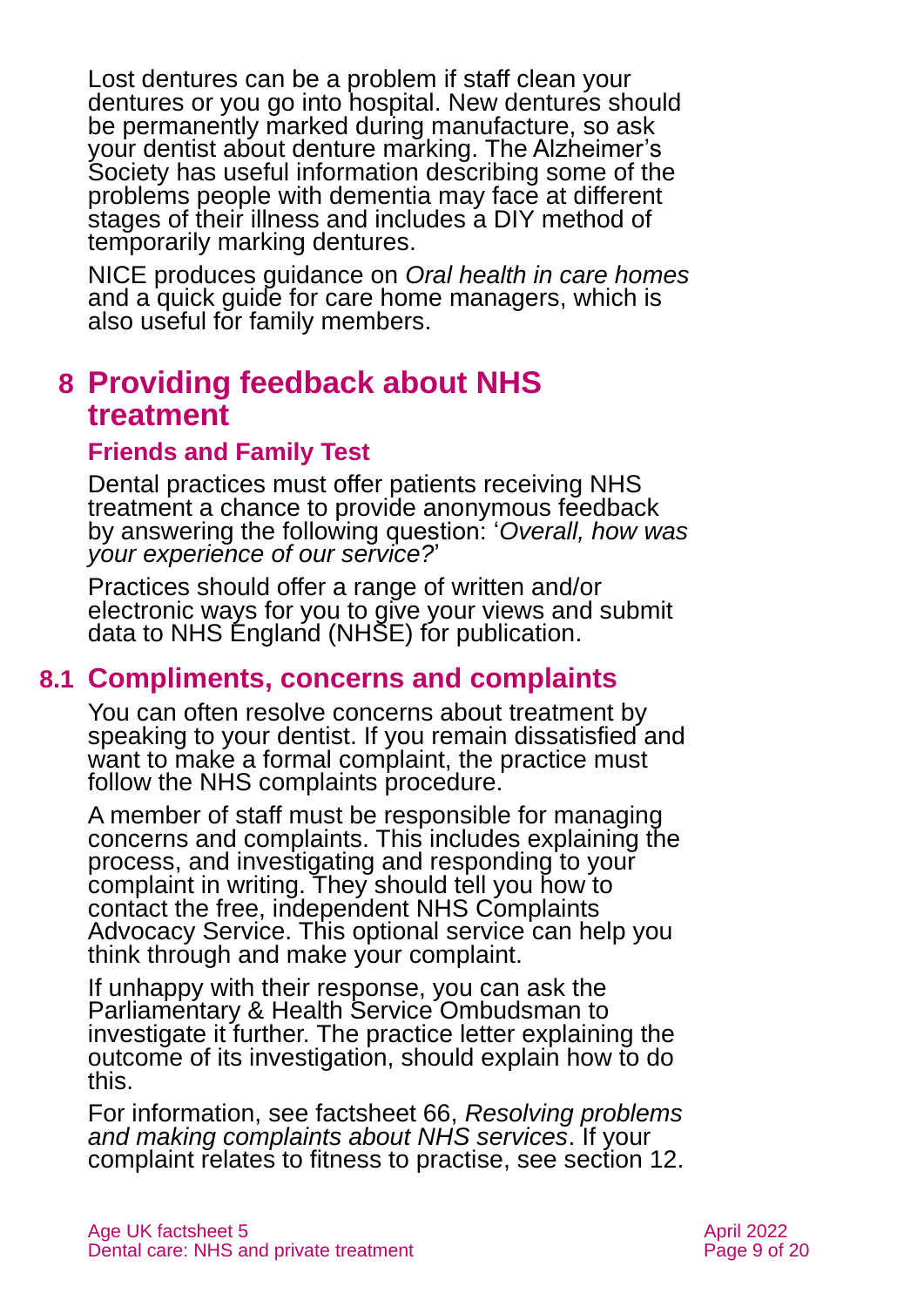# <span id="page-9-0"></span>**9 Help with cost of NHS dental treatment**

Entitlement to free NHS dental treatment or help towards the cost, is based on your income and savings.

#### **Automatic entitlement for help with NHS dental charges**

You, and your partner if you have one, are automatically entitled to free NHS treatment if you receive Pension Credit Guarantee Credit.

You are entitled to free treatment if you are included in an award of Income Support, income-based Jobseeker's Allowance or income-related Employment and Support Allowance. You may be entitled to free treatment if you receive Universal Credit and meet eligibility criteria. Go to the [NHS website for](https://www.nhs.uk/using-the-nhs/help-with-health-costs/help-with-health-costs-for-people-getting-universal-credit/)  [information.](https://www.nhs.uk/using-the-nhs/help-with-health-costs/help-with-health-costs-for-people-getting-universal-credit/)

You must show your award letter to the dental receptionist as proof of entitlement.

#### **NHS Low Income Scheme**

If you are not automatically entitled to help but on a low income with savings of less than £16,000 (£23,250 if you live permanently in a care home), you may be entitled to help through the NHS Low Income Scheme (LIS). Whether this is *full* or *partial* help depends on your financial circumstances. If entitled to full help, you receive an HC2 certificate; if entitled to partial help, you receive an HC3 certificate.

To apply, download and complete application form [HC1 from NHS website.](https://www.nhs.uk/using-the-nhs/help-with-health-costs/nhs-low-income-scheme-lis/) If you live permanently in a care home and receive financial help from the local authority to pay your fees, complete short form HC1 (SC). To request copies of either form, if you have questions about the LIS, or need help completing the form, call 0300 330 1343.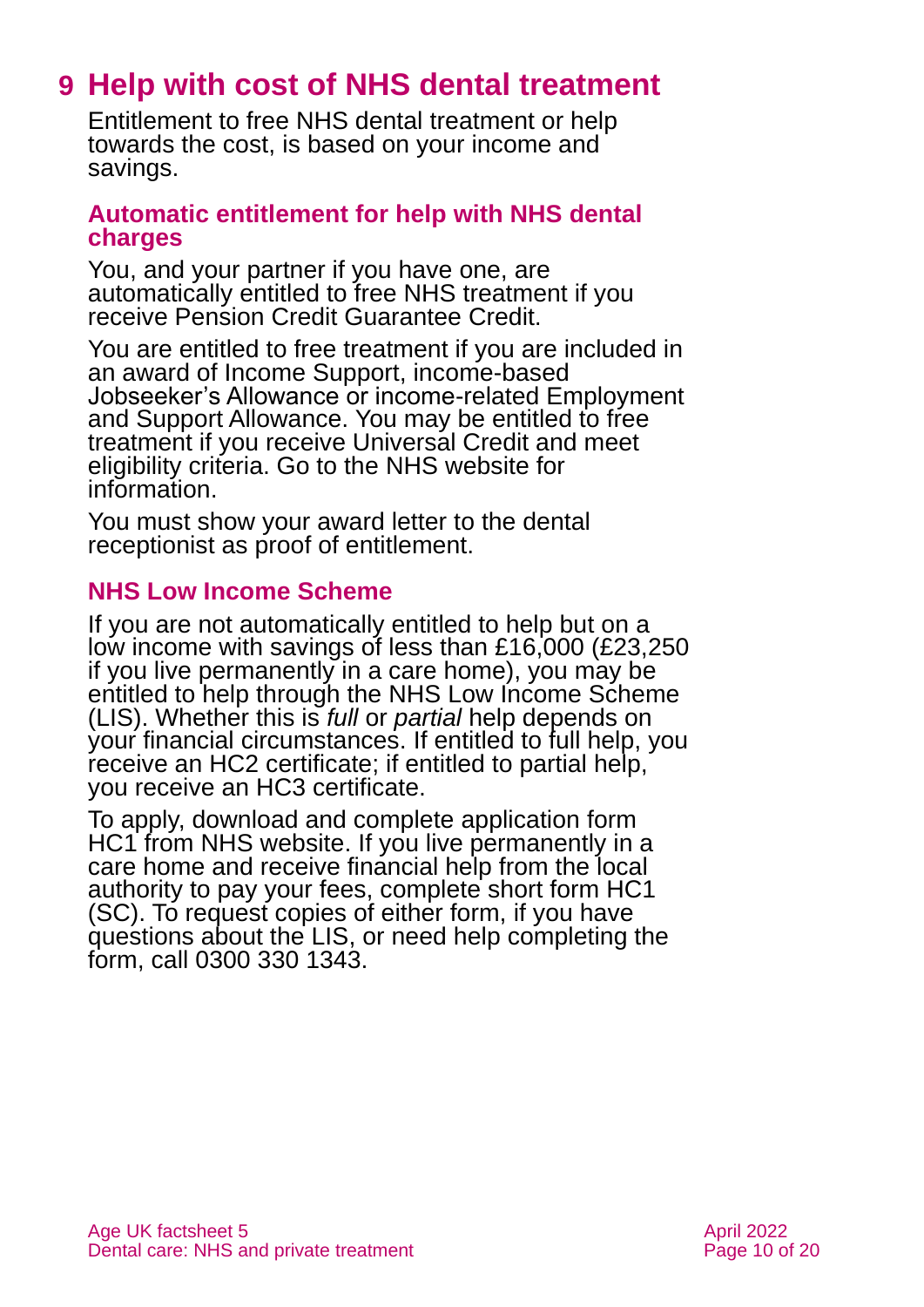#### **Note**

You can only receive help with the cost of NHS treatment through entitlement to benefits mentioned above or the NHS LIS. There is no support towards private dental treatment costs.

#### **Entitlement to help with other NHS costs**

If you get help with dental costs because you receive certain benefits or have an HC2 or HC3 certificate, you are entitled to help with other NHS charged-for services.

You can get help with NHS prescriptions and sight tests (if you are not already exempt from paying for them), buying new glasses and, in some circumstances, the cost of travel to receive NHS treatment.

<span id="page-10-0"></span>For information see factsheet 61, *[Help with health](https://www.ageuk.org.uk/globalassets/age-uk/documents/factsheets/fs61_help_with_health_costs_fcs.pdf)  [costs](https://www.ageuk.org.uk/globalassets/age-uk/documents/factsheets/fs61_help_with_health_costs_fcs.pdf)*.

# **10 Private dental treatment**

Some dentists offer NHS and private treatment, while others accept private patients only.

There are no official guidelines for the cost of private treatment. Practices set their own fees, so you may want to shop around to get a general idea of fees charged locally. They may have a price list for relatively straightforward treatments but this does not give an indication of, or reflect the quality of, their work.

It is advisable to ask how frequently the dentist carries out the proposed treatment and for a written estimate. Agree fees before treatment starts. Ask if there will be additional charges if there are complications and you need more treatment. If the dentist proposes expensive treatment, you may want to think about it or seek a second opinion.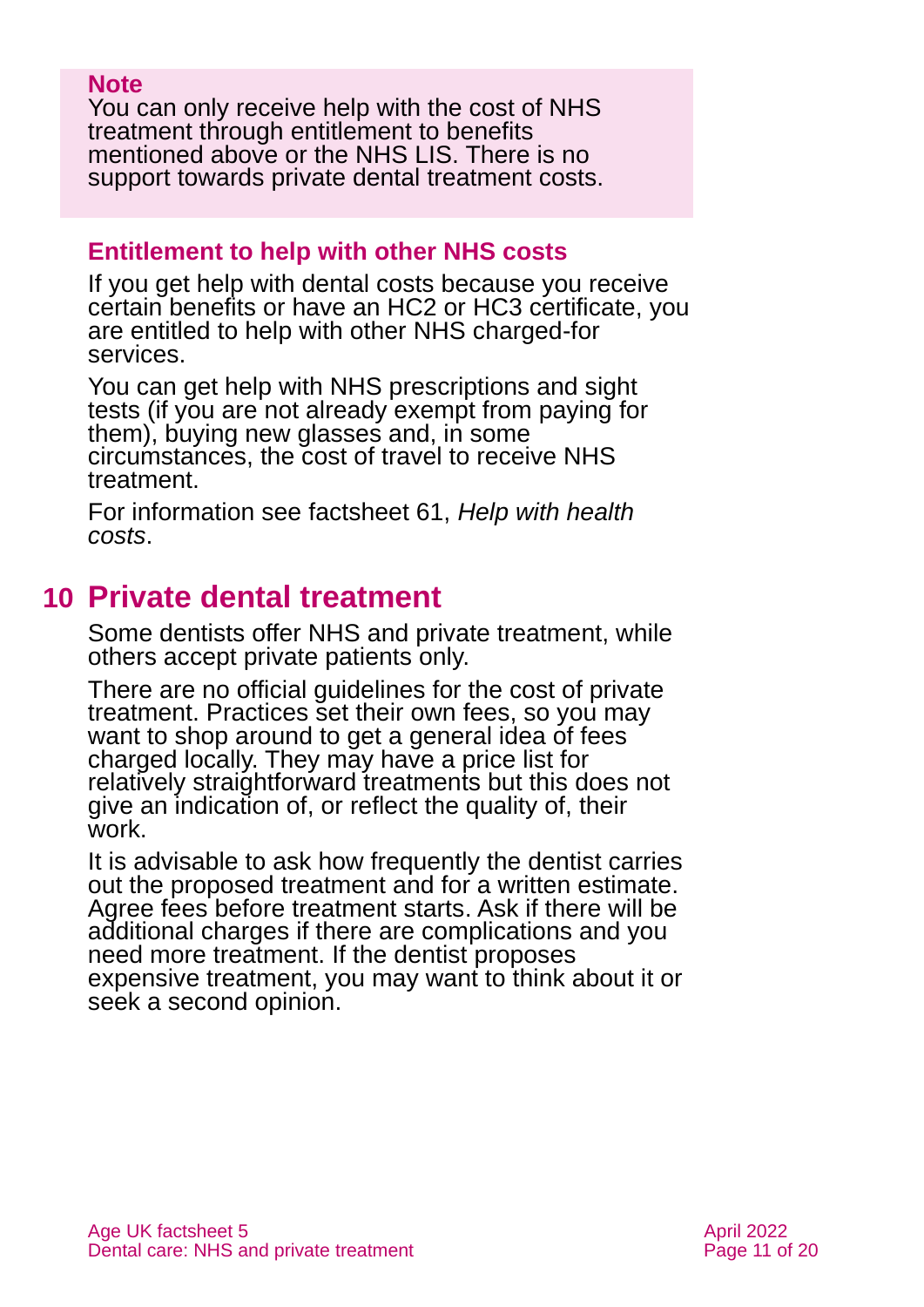#### **Ways to pay**

Dentists offer different ways to pay. You may be asked to join a dental plan or be able to choose to pay at the end of each course of treatment. You may be covered through current private medical insurance, or if opting for private treatment in the long term, decide to take out an insurance policy.

Dental plans can involve the dentist assessing your oral health, then setting a fixed monthly payment, based on the outcome. Maintenance plans offer this type of preventative care and typically offer a set number of visits to the dentist and hygienist per year and emergency cover.

You may need to have your dental needs and hence monthly payments reviewed annually. Other plans might offer unlimited cover. Always read the terms and conditions of any plan or policy before signing up, so you know what is and is not included.

#### **10.1 Compliments, concerns and complaints**

<span id="page-11-1"></span>Feedback, both positive and negative, helps practices understand patients' needs better, review their service and maintain high standards. If you have a concern about your treatment, you can often resolve it by speaking to your dentist without the need to make a formal complaint.

Practices have their own formal complaints procedure for private treatment. Ask about this when making your decision to join a practice or before starting private treatment. The NHS complaints procedure does not cover private treatment, even if your course of treatment has NHS and private elements to it.

If unable to resolve your concerns or complaint with the practice, you can approach the Dental Complaints Service (DCS) which is funded by, but independent of, the General Dental Council. The DCS looks at less serious complaints and can be contacted by phone or in writing. If your complaint relates to a dentist's fitness to practise, see section 12.

### <span id="page-11-0"></span>**11 The role of the Care Quality Commission**

All dental practices, dentists, and dental professionals who set up their own practice must register with the Care Quality Commission (CQC).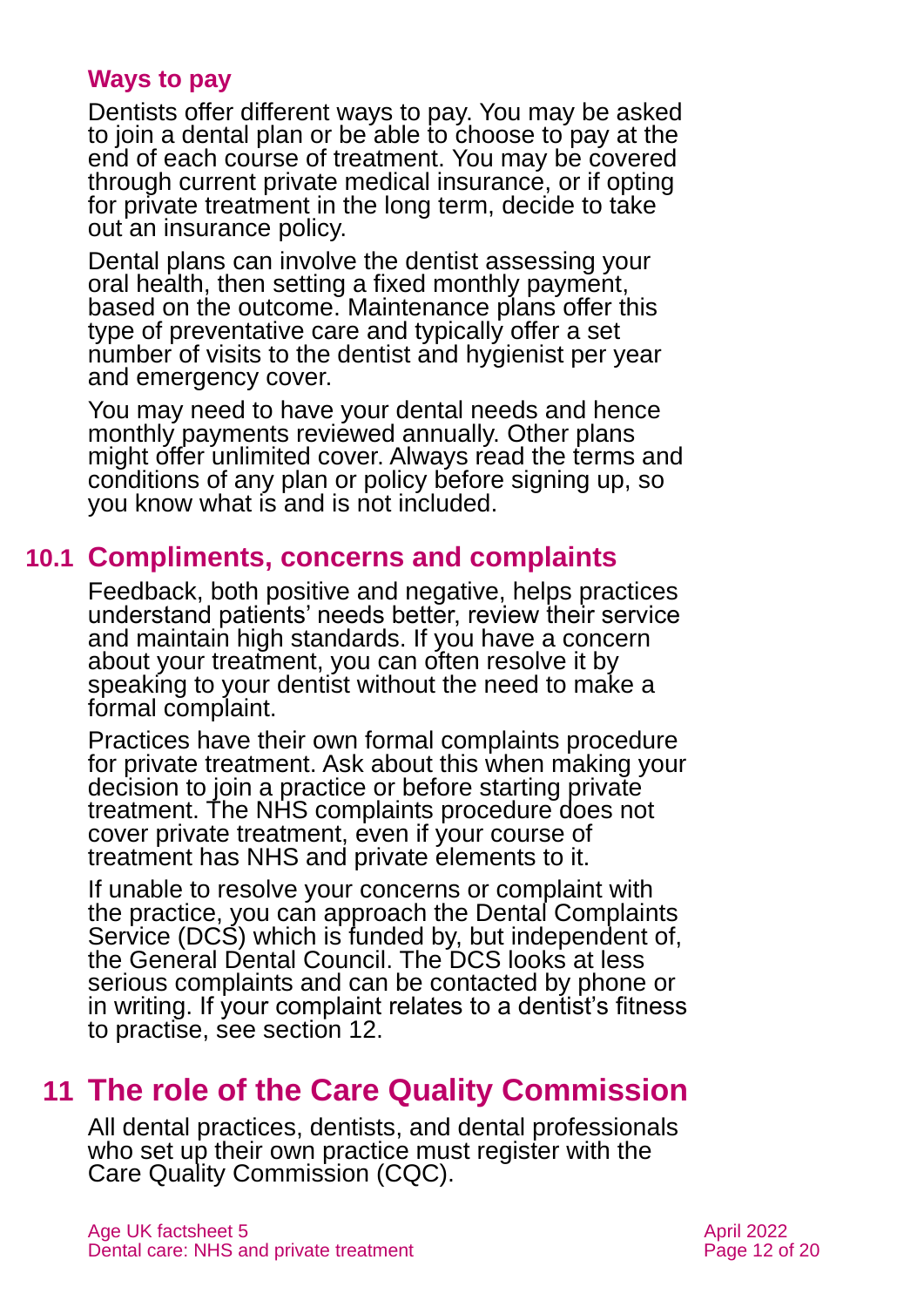Each year, they inspect ten per cent of dental practices to ensure they meet quality and safety standards. It looks at whether the practice is safe, effective, caring, responsive and well-led.

They publish inspection reports on their website but do not give practices a rating. Its overall findings on dental practices feature in the Primary Medical Services section of its annual report: *The [State of](https://www.cqc.org.uk/publications/major-report/state-care)  [Health Care and Adult Social Care in England](https://www.cqc.org.uk/publications/major-report/state-care)*.

The CQC cannot investigate individual complaints but is interested to hear about patients' experience of care. This informs the regulation and future inspection of dental services. You can complete a *['share your](https://www.cqc.org.uk/get-involved/share-your-experience/peoples-experience-care-what-we-want-know-why)  experience form*[' on their website.](https://www.cqc.org.uk/get-involved/share-your-experience/peoples-experience-care-what-we-want-know-why)

The CQC does not normally reply individually to feedback but in some cases may contact you for further information.

# <span id="page-12-0"></span>**12 Dentists and other dental professionals**

#### **The role of the General Dental Council**

To practise in the UK, dentists and dental care professionals - dental nurses, dental hygienists, dental technicians, clinical dental technicians, dental therapists and orthodontic therapists - must register with the General Dental Council (GDC). You can view the [GDC register online](https://olr.gdc-uk.org/SearchRegister) and search for registration details of practicing dental professionals.

Registered professionals must abide by the GDC '*[Standards for the dental team](https://www.gdc-uk.org/professionals/standards)*'.

**Dental nurses -** work closely with and support the dentist during and following patient treatment. They can participate in preventative programmes without you having to see a dentist first.

**Dental hygienists and therapists -** have a role in promoting oral health and usually work alongside the dentist. Hygienists can provide thorough scaling and polishing, managing gum disease and applying topical fluoride and fissure sealants. They may have training that allows them to offer tooth whitening under supervision of a dentist. Therapists can provide the same treatments as hygienists but may also perform other treatments such as fillings.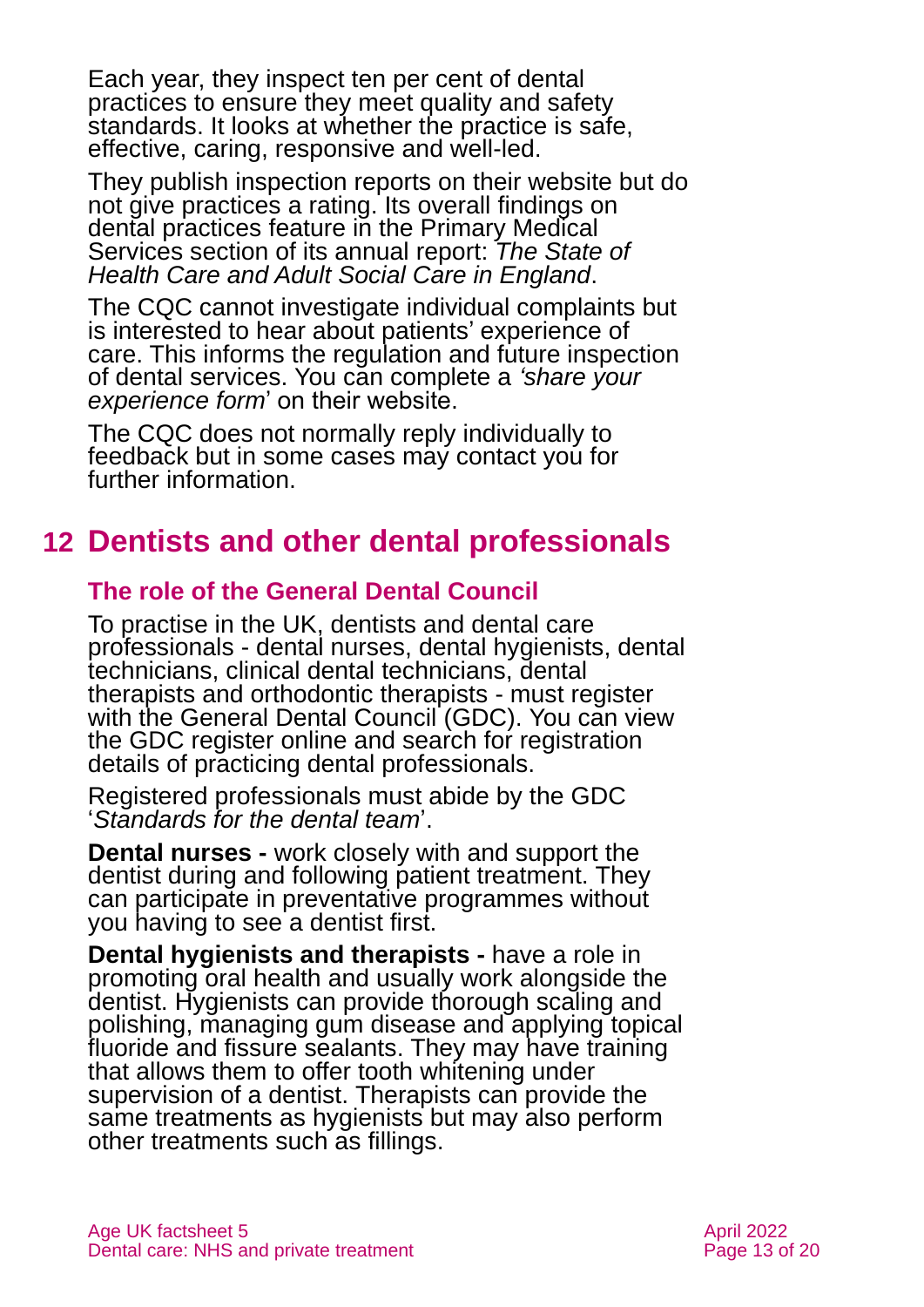**Dental technicians –** make and repair appliances including dentures, bridges, crowns and braces to a dentist's prescription.

**Clinical dental technicians –** like dental technicians, make dental appliances. If you have no teeth (the technical term is '*edentulous*') and no implants, they can accept you directly for provision or maintenance of full dentures. Otherwise they must work to a dentist's prescription.

**Orthodontic therapists -** work alongside orthodontists (specialist dental practitioners) and can carry out a limited range of treatments and procedures to straighten and improve the alignment of teeth.

The GDC has [information on its website](https://www.gdc-uk.org/information-standards-guidance/information-on-dental-treatment/dental-costs) about the standard of care you should expect from your dental professional, tooth whitening, dental charges and going abroad for dental treatment.

#### **Safety concerns and 'Fitness to practise' complaints**

The GDC can investigate a complaint against a dental professional working for the NHS or privately, where there are reasons to question whether their work falls seriously short of acceptable standards. This might arise due to provision of very poor quality treatment, safety issues related to poor hygiene practice, inappropriate behaviour, fraud, or being under the influence of drink or drugs.

If unsure whether your complaint is one the GDC can investigate, look on its website for information about what they can and cannot look into. If it is something they can investigate, follow online instructions.

For complaints about NHS or private treatment, see [section 8.1](#page-8-1) or [10.1.](#page-11-1)

### **12.1 '***Direct access***' to members of the dental team**

It is sometimes possible to book an appointment to see a dental hygienist or dental therapist for private treatment even if you have not been seen or referred by a dentist. Clinical dental technicians can see patients who have none of their own natural teeth without a prescription from a dentist.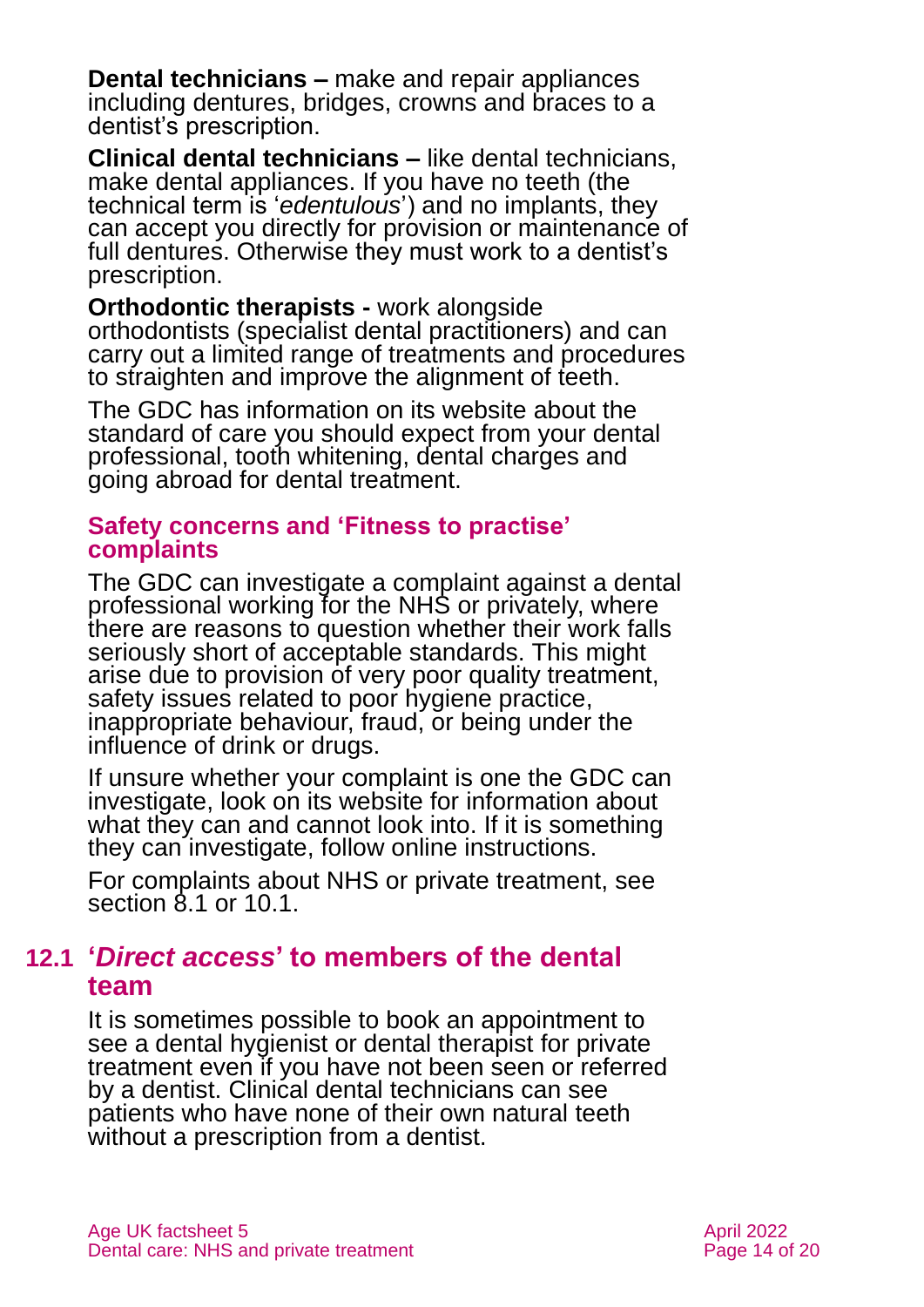This is known as '*direct access*'. Not all practices and dental care professionals offer this service, those who do must only work to the scope of their practice and offer what they are confident they have competencies to provide.

Legally, hygienists and other dental professionals can only offer '*direct access*' treatment on a private basis. If employed by a dental practice, it depends on their employer's preference and whether they want and feel competent to work this way.

A dental practice offering a '*direct access'* service should make sure its publicity is clear about:

- ⚫ roles of different practitioners at the practice
- ⚫ what treatments are available through '*direct access*'
- how to book appointments, and
- what happens to ensure a patient is referred on appropriately, if a practitioner decides they cannot provide the treatment needed.

As these dental professionals may be working without a dentist's prescription, tell them about any medical or dental problems and they should keep a record of your treatment.

### **Hygienist**

If you see a hygienist through direct access, they must have appropriate indemnity insurance and seek your informed consent before starting treatment. They should have explicit processes for referring you to a dentist for further advice or treatment.

#### **Tooth whitening**

Dental hygienists and dental therapist can, on a private basis, carry out their full scope of practice without a dentist's prescription and without the patient having to see a dentist first. The only exception to this is tooth whitening. This must be carried out through a dentist's prescription. The first use of each whitening cycle must be carried out under the direct supervision of a dentist, with a dentist on the premises.

Clinical dental technicians can also have training in tooth whitening. The GDC has information on its website *['what you need to know about tooth whitening](https://www.gdc-uk.org/information-standards-guidance/information-on-dental-treatment/tooth-whitening-and-illegal-practice)  [before committing to it](https://www.gdc-uk.org/information-standards-guidance/information-on-dental-treatment/tooth-whitening-and-illegal-practice)*'.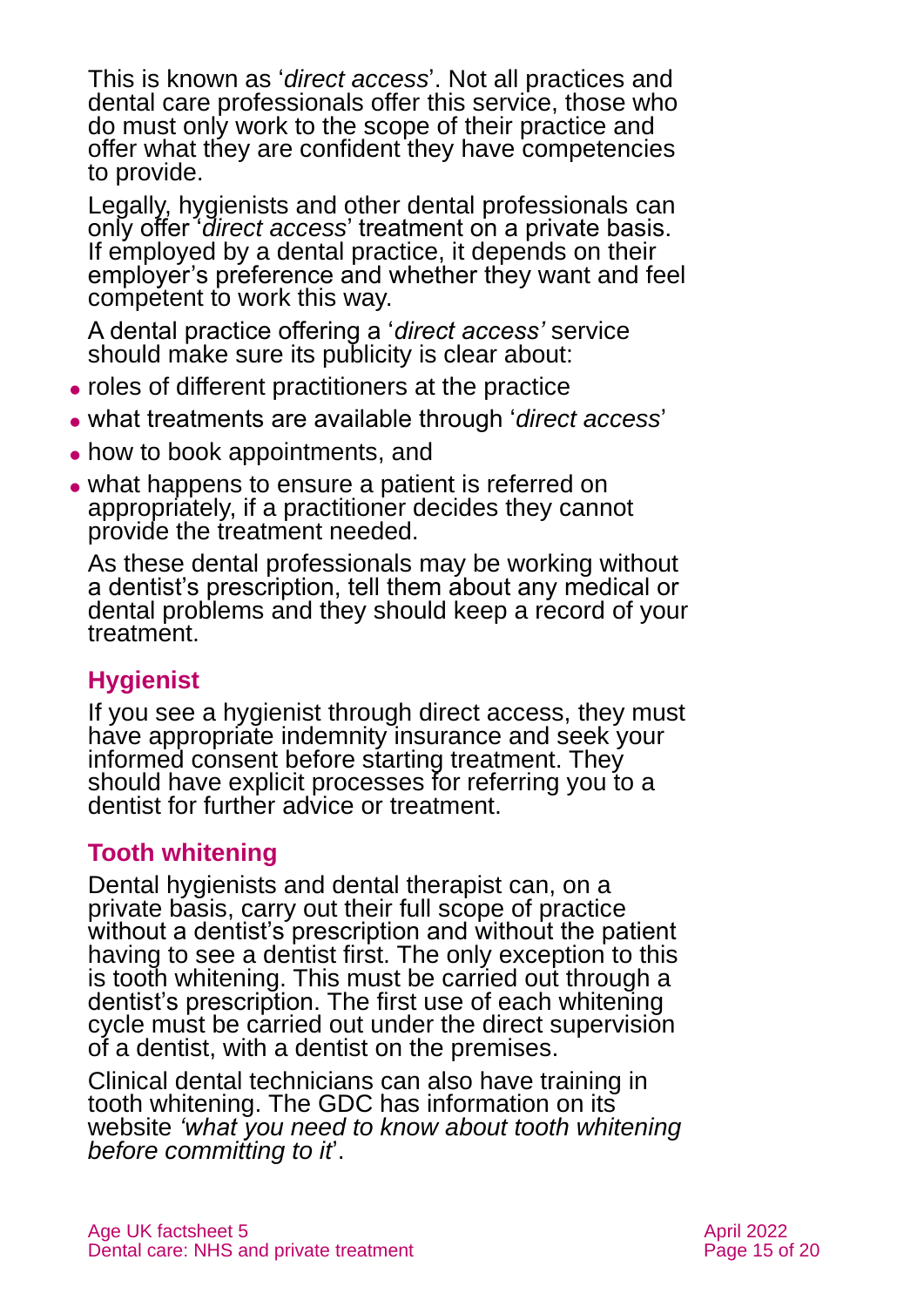For further information about '*direct access*', see [www.gdc-uk.org/information-standards](http://www.gdc-uk.org/information-standards-guidance/standards-and-guidance/direct-access)[guidance/standards-and-guidance/direct-access](http://www.gdc-uk.org/information-standards-guidance/standards-and-guidance/direct-access)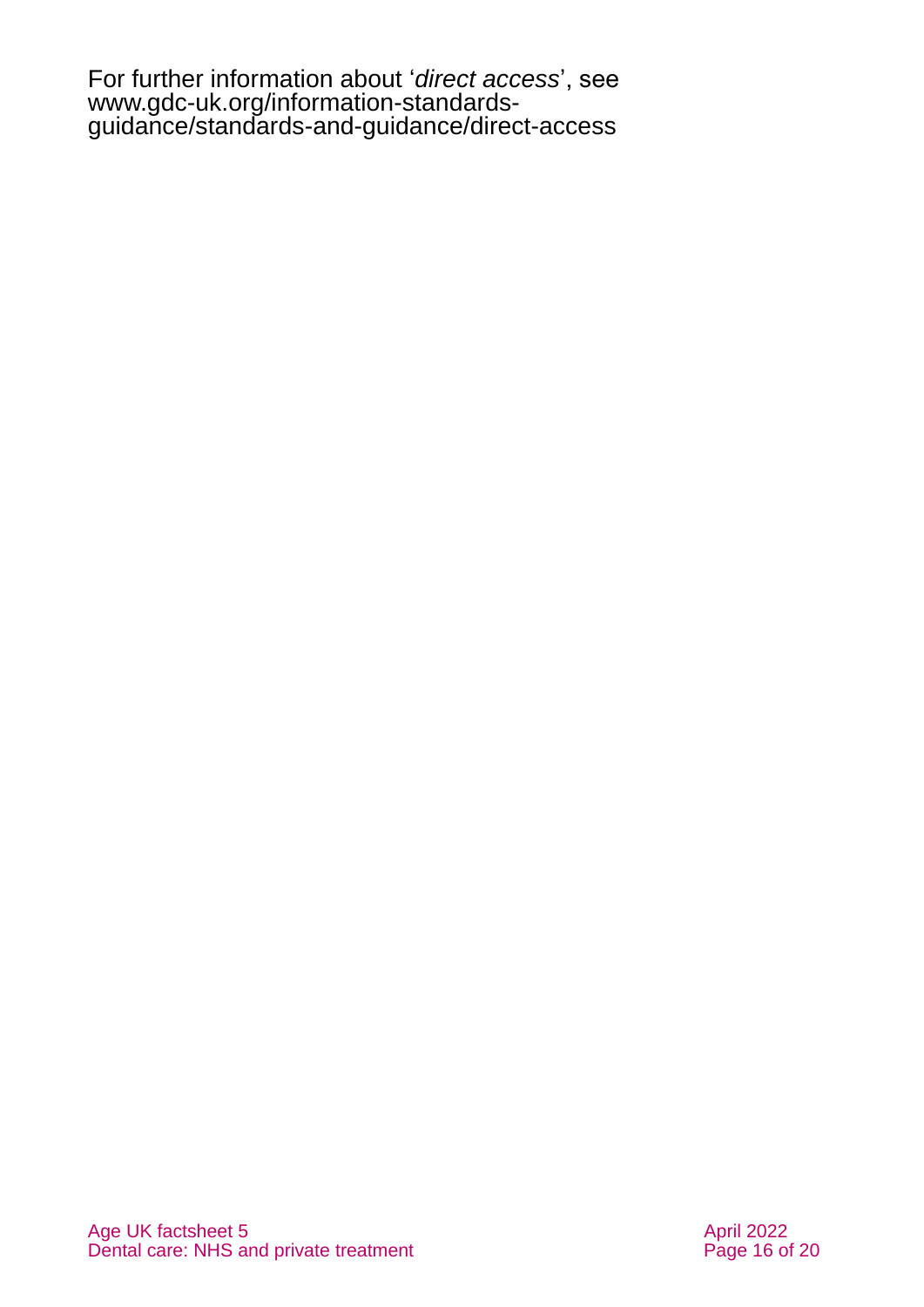# **Useful organisations**

#### <span id="page-16-0"></span>**Alzheimer's Society**

[www.alzheimers.org.uk](http://www.alzheimers.org.uk/) Telephone 0333 150 3456

Offers information and support to people living with dementia, their families and carers through its helpline and local branches.

#### **Care Quality Commission**

[www.cqc.org.uk](http://www.cqc.org.uk/) Telephone 03000 616161 (free call)

Independent regulator of adult health and social care services in England, covering NHS, local authorities, private companies or voluntary organisations and people detained under the Mental Health Act.

#### **Dental Complaints Service**

[www.dcs.gdc-uk.org/](https://dcs.gdc-uk.org/) Customer Service Team 020 8253 0800

Assists patients and dental professionals to resolve complaints about private dental services. It is funded by, but independent of, the GDC.

#### **General Dental Council**

[www.gdc-uk.org](http://www.gdc-uk.org/)

Customer advice and information team 020 7167 6000

Responsible for registering all dentists and dental care professionals who practise in the UK and publishes the register. You can search the online register to see if a practitioner is registered.

#### <span id="page-16-1"></span>**Healthwatch England and Local Healthwatch**

[www.healthwatch.co.uk](http://www.healthwatch.co.uk/) Telephone 03000 683 000

Every local authority has a local Healthwatch that either provides free advocacy for those wanting to make a complaint about NHS services or can signpost you to your local NHS Complaints Advocacy Service. Search the Healthwatch England website or call for contact details of your local Healthwatch.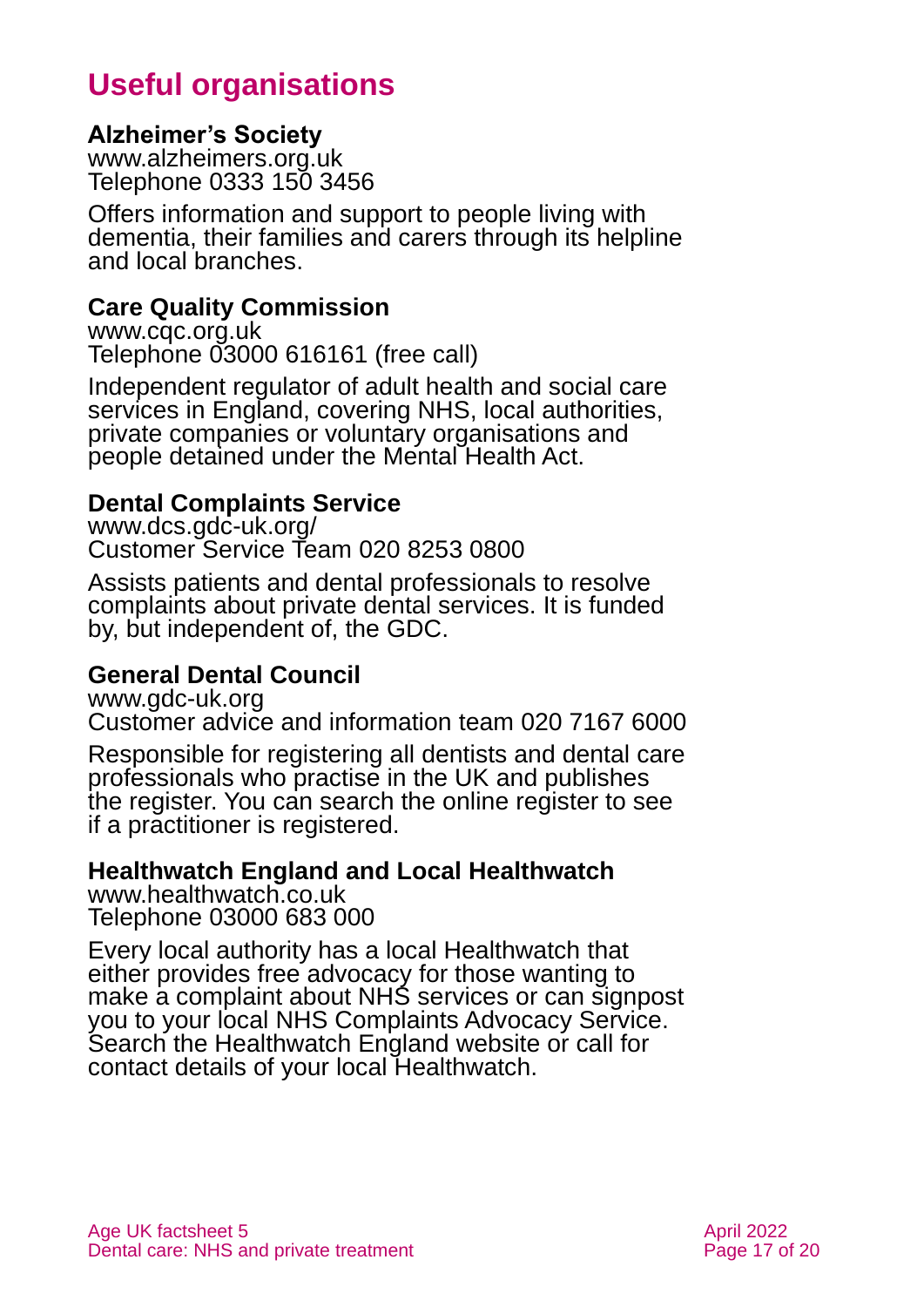#### **NHS Business Services Authority (Low income scheme)**

[www.nhsbsa.nhs.uk/nhs-low-income-scheme](http://www.nhsbsa.nhs.uk/nhs-low-income-scheme) Telephone customer contact team 0300 330 1343 or 0191 232 5371

Manages the NHS Low Income Scheme.

#### **NHS England Customer Contact Centre**

[www.england.nhs.uk](http://www.england.nhs.uk/) Telephone 0300 311 22 33

Oversees the budget, planning, delivery and operation of the NHS in England. It can give contact details of local dentists and of your Local Area Team if you cannot find a dentist to accept you for NHS treatment.

#### **NHS website**

[www.nhs.uk](https://www.nhs.uk/)

Comprehensive web only health information service. Visit this website to find your nearest dentist and other NHS services, and learn more about the prevention and treatment of many health conditions.

#### **NHS 111**

[111.nhs.uk](https://111.nhs.uk/) Telephone 111

24 hour helpline in England for advice on urgent but non-life-threatening symptoms, including dental related problems.

#### **Oral Health Foundation**

[www.dentalhealth.org](http://www.dentalhealth.org/) Telephone helpline [01788 539](tel:%2001788%20539780) 780

Independent charity dedicated to improving oral health. They run the National Dental Helpline and produce a range of leaflets on dental health and dental treatments.

#### **Parliamentary and Health Service Ombudsman**

[www.ombudsman.org.uk](http://www.ombudsman.org.uk/) Telephone helpline 0345 015 4033

Investigates complaints about NHS care in England. You must usually raise your complaint with the provider of the service before the Ombudsman will agree to be involved.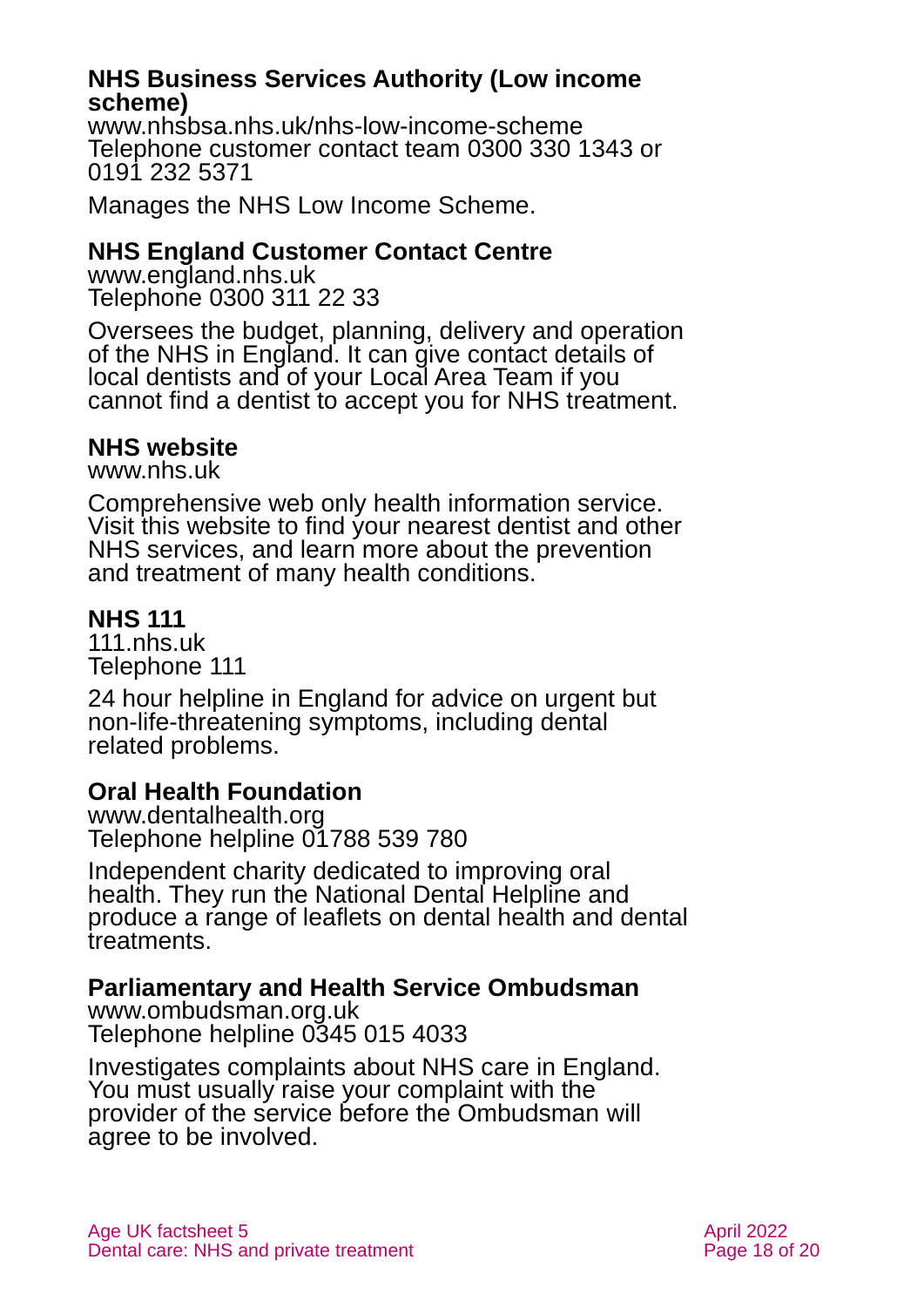# **Age UK**

Age UK provides advice and information for people in later life through our Age UK Advice line, publications and online. Call Age UK Advice to find out whether there is a local Age UK near you, and to order free copies of our information guides and factsheets.

#### <span id="page-18-1"></span>**Age UK Advice**

[www.ageuk.org.uk](http://www.ageuk.org.uk/) 0800 169 65 65 Lines are open seven days a week from 8.00am to 7.00pm

#### **In Wales contact**

#### **Age Cymru Advice**

[www.agecymru.org.uk](http://www.agecymru.org.uk/) 0300 303 4498

#### <span id="page-18-0"></span>**In Northern Ireland contact**

#### **Age NI** [www.ageni.org](http://www.ageni.org/)

0808 808 7575

#### **In Scotland contact**

# <span id="page-18-2"></span>**Age Scotland**

[www.agescotland.org.uk](http://www.agescotland.org.uk/) 0800 124 4222

### **Support our work**

We rely on donations from our supporters to provide our guides and factsheets for free. If you would like to help us continue to provide vital services, support, information and advice, please make a donation today by visiting [www.ageuk.org.uk/donate](http://www.ageuk.org.uk/donate) or by calling 0800 169 87 87.